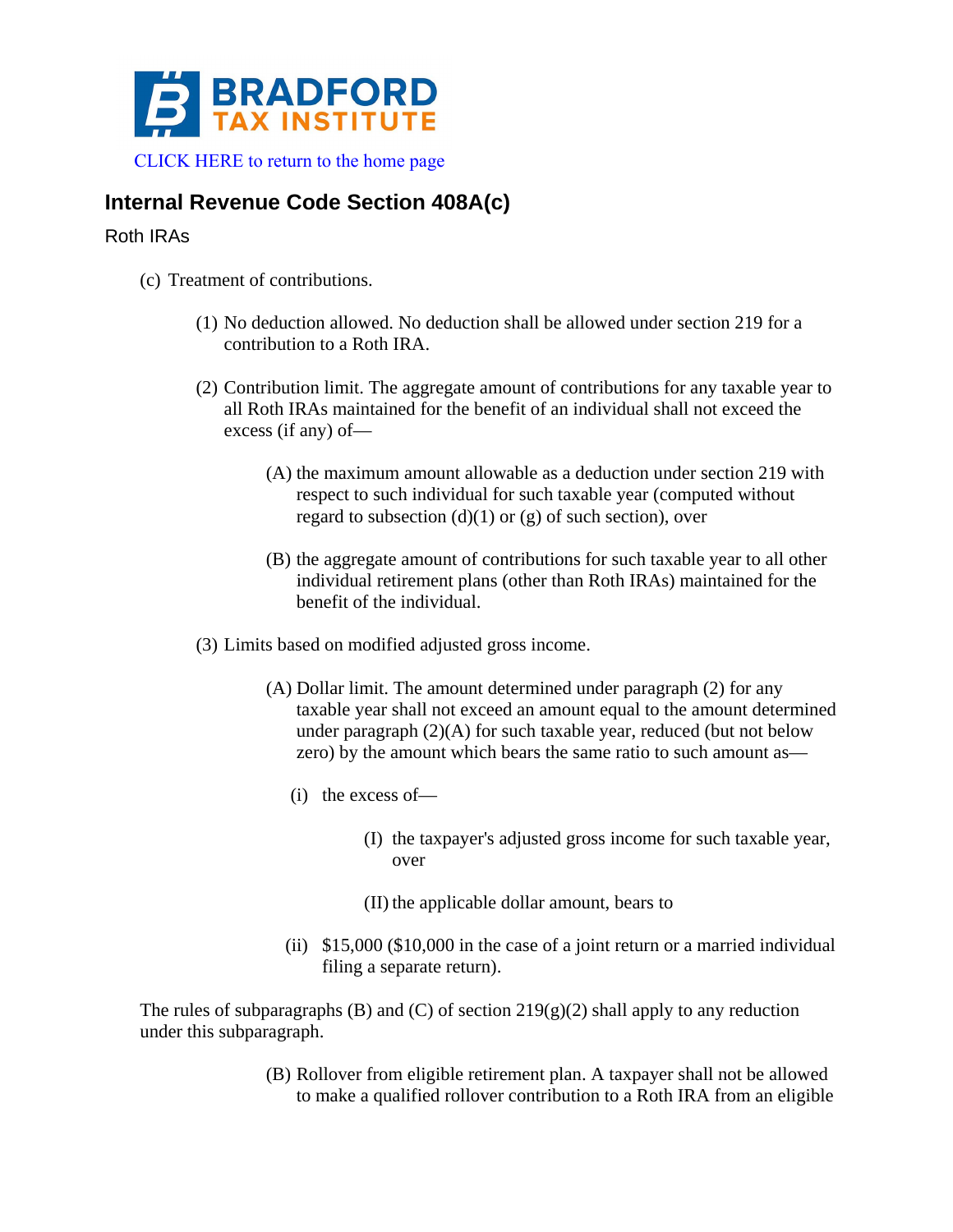retirement plan (as defined by section  $402(c)(8)(B)$ ) during any taxable year if, for the taxable year of the distribution to which such contribution relates—

- (i) the taxpayer's adjusted gross income exceeds \$100,000, or
- (ii) the taxpayer is a married individual filing a separate return.

This subparagraph shall not apply to a qualified rollover contribution from a Roth IRA or to a qualified rollover contribution from a designated Roth account which is a rollover contribution described in section  $402A(c)(3)(A)$ .

- (C) Definitions. For purposes of this paragraph—
	- (i) adjusted gross income shall be determined in the same manner as under section  $219(g)(3)$ , except that—
		- (I) any amount included in gross income under subsection (d)(3) shall not be taken into account; and
		- (II) any amount included in gross income by reason of a required distribution under a provision described in paragraph (5) shall not be taken into account for purposes of subparagraph  $(B)(i)$ , and
	- (ii) the applicable dollar amount is—
		- (I) in the case of a taxpayer filing a joint return, \$150,000,
		- (II) in the case of any other taxpayer (other than a married individual filing a separate return), \$95,000, and
		- (III) in the case of a married individual filing a separate return, zero.
- (D) Marital status. Section  $219(g)(4)$  shall apply for purposes of this paragraph.
- (E) Inflation adjustment. In the case of any taxable year beginning in a calendar year after 2006, the dollar amounts in subclauses (I) and (II) of subparagraph  $(C)(ii)$  shall each be increased by an amount equal to—
	- (i) such dollar amount, multiplied by
	- (ii) the cost-of-living adjustment determined under section  $1(f)(3)$  for the calendar year in which the taxable year begins, determined by substituting "calendar year 2005" for "calendar year 1992" in subparagraph (B) thereof.